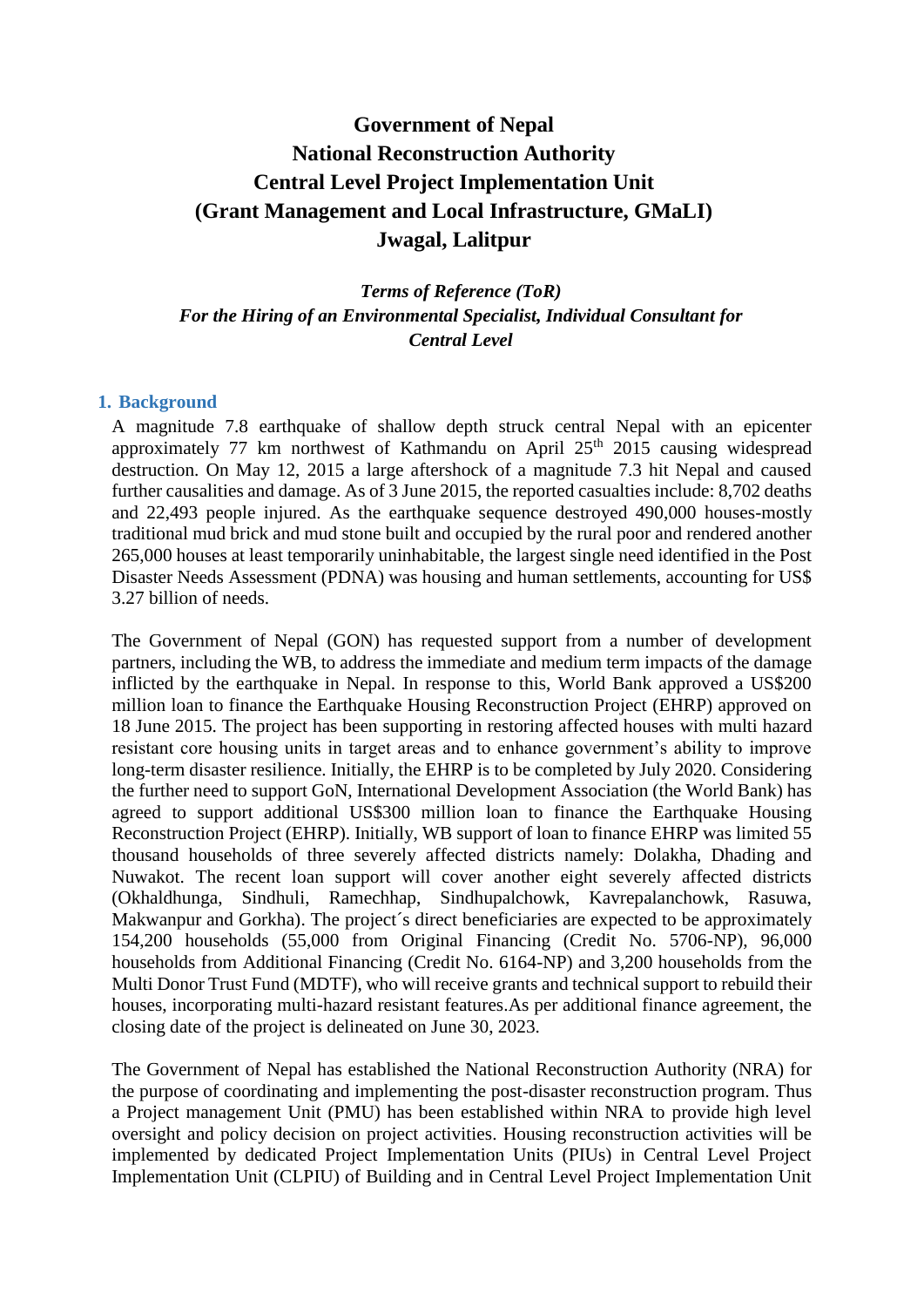(CLPIU) of Grant Management and Local Infrastructure (GMaLI) under the NRA. NRA has already established a Central Level Project Implementation Unit (CL-PIU).As per the requirement; the CL-PIU intends to hire a national expert for the post of **Environment Specialist**, hereafter referred to as the Consultant.

## **2. Objective of the assignment**

The NRA is working to restore and improve the living condition of the victims of the earthquake by reconstructing the destroyed and damaged houses with an adequate seismic standard in the districts severely affected by the earthquake, thereby contributing to sustainable socio-economic development of the region and build back better.

The main objective of hiring the Consultant is to assist the CL-PIU for planning and coordinating environmental management activities, concerning all the environmental aspects of the Project.

### **3. Tasks and responsibilities**

- Provide overall oversight and guidnace in implementing EHRP's ESMF and environmental provisions of the POM effectively, efficiently and maintaining the quality across the project activities.Monitor overall compliance with Project ESMF/POM, GoN's environmental regulations, and World Bank policies.
- At the central level, analyze environmental risks, environmental issues and integrate these into the overall/ central-levelplanning and implementation of the project activities.
- The Central Level Environmental Specialist will, at central level, facilitate the implementation of ESMF, coordinate with central agencies, and help in resolving environmental issues, provide clarifications and advices to DL-PIUs.
- Coordinate between central level-CLPIUs (CLPIU (GMaLI) and CLPIU-Building) and among central agencies on environmental matters relevant to project, including working together with other programs/ projects and making use of opportunities for promoting good practices, building better opportunities, enhancing social and environmental sustainability etc
- Provide guidance and technical support to DL-PIUs on environmental matter including on mitigations, good practices, consultation, information dissemination, grievances handling/ management,
- Provide guidnace and technical support, as needed, to District Level in managing and complying with projects environmental safeguard requirements (such as in implementing ESMF/ ESMP)including applicable requiremenstof the World Bank and GoN.This, for example may include, guidnace and support in preparing Screening and ESMP, reviewing them and submitting it to the to CL-PIU etc as well as in assisting the Supervision Consultants in establishing dialogue with the affected communities and in ensuring incorporation and implementation of environmental concerns and suggestions from such interactions.on environmental mitigations, good practices, consultation, information dissemination, grievances handling/ management..
- Prepare consolidated annual Environmental Safeguard Work Plan including plans for environmental monitoring, training and capacity building, orientation and awareness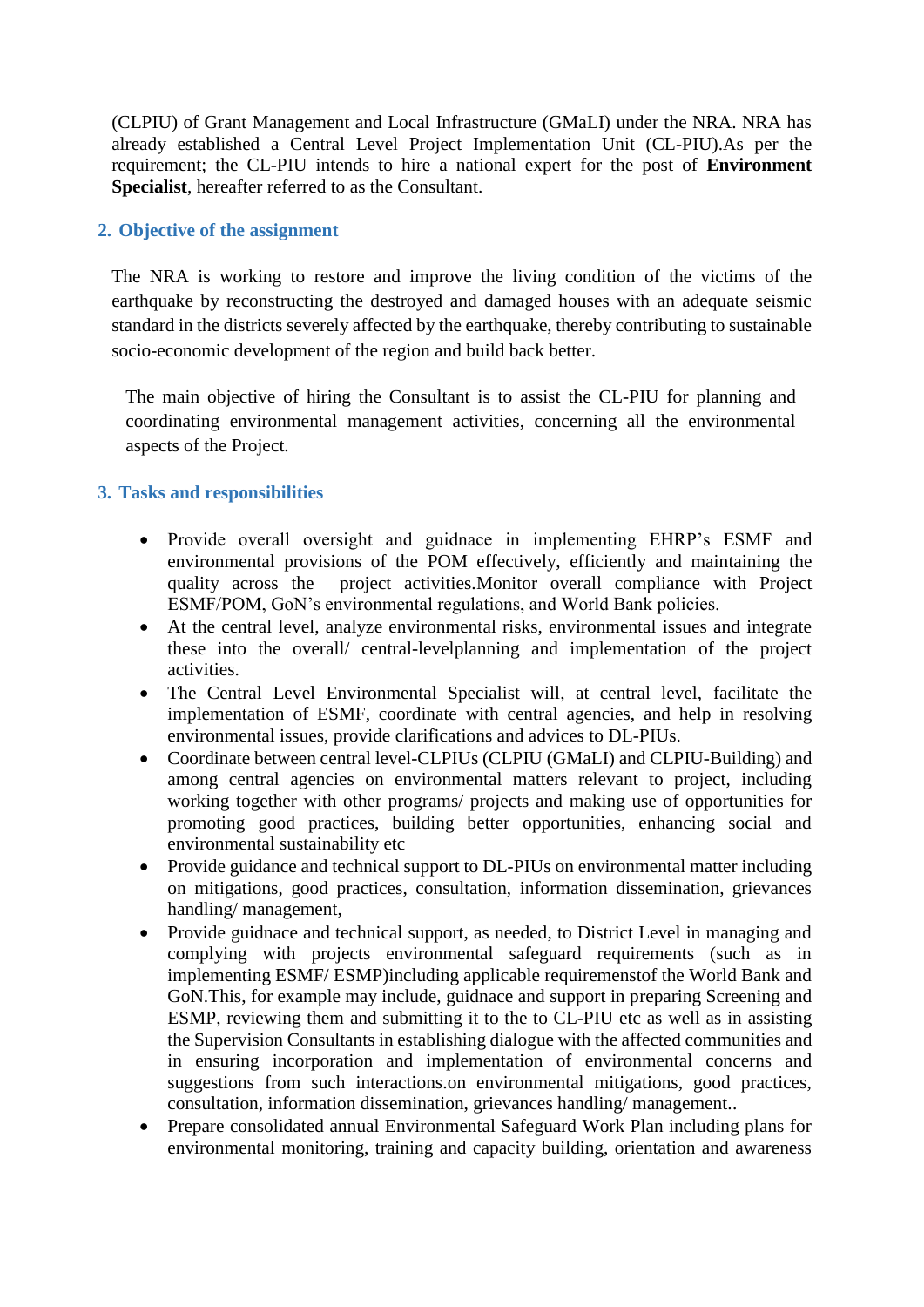raising as part of central PIUs annual work plan in consultation with DL-PIUs. Coordinate and support DL-PIUs in implementingthese plans.

- Review the environmental performance of the project through site visits and assessment of the submitted periodic environmental reports.Prepare project level (central level) environmental due diligence reportsas necessary, such as quarterly reports to PMU on project's environmental progress and challenges, and opportunities as necessary as well as prepare half-yeraly and annual environmental status reports..;
- Review consolidated environmental screening reports, Environmental and Social Management Plan (ESMP) and the environmental assessments submitted by the DL-PIUs, provide necessary feedbacks, and support in getting approval where necessary.
- Review consolidated quarterly environmental monitoring report submitted by district-DLPIUs to the CLPIUs, and also share the report with the World Bank
- .Check and verify thorugh site visits, on sample basis, compliance with the ESMF/POM, and environmental requirements. Visit, typically once in six months, to validate screening and ESMP, as well as monitoring reports, and to resolve complex issues, if any.Monitor overall implementation of the ESMPand assess and ensure their compliance with the Environment and Social Management Framework (ESMF).Undertake field visits in project districts and affected settlements (on sample sites)and hold supervision meetings and consultations
- Guide DL-PIUs in coordinating and interacting with district level agencies, Partner Organizations(POs), NGOs, field Staff, Consultants, and contractors and guide them in addressing environmental issues related to the project activities.
- Guide and support DL-PIUs and participate, if necessary, in the evaluation of POs and firms with environmental support responsibilities. Interact with the Environmental Specialist of the World Bank on environmental management activities of the project; Report to the Project Director or Deputy Project Director on the Environmental aspects pertaining to the project
- Document good practices and lessons learned for dissemination within the GoN and externally;
- Orient the district environmentalteam on the Grienvance Redress Mechanism and proper documentation process of environmental issue related grievances loged by the people.
- Provide support to PMU in commissioning, including hiring and mananging consultnat for, third party monitoring of environmental compliance and performance
- Any other relevant activity designated by the CL-PIU to ensure proper implementation of the environmnetal measuers in the project.

## **4. Management of Assignment**

The CL-PIU will administer the Consultant's work. The Consultant will work in close coordination with CL-PIU, GMaLI under NRA. In order to accomplish the roles and responsibilities in a timely manner, s/he has to start the work immediately after signing the contract agreement. The Consultant is responsible for coordination with CL-PIU and other stakeholders. Similarly CL-PIU will facilitate the Consultant to coordinate with stakeholders/offices. The Consultant shall perform the task under the guidance of CL-PIU. Consultant should report to client through Team Leader and under take their defined work on the guidance/supervision of TL and s/he will be required to spend the entire assignment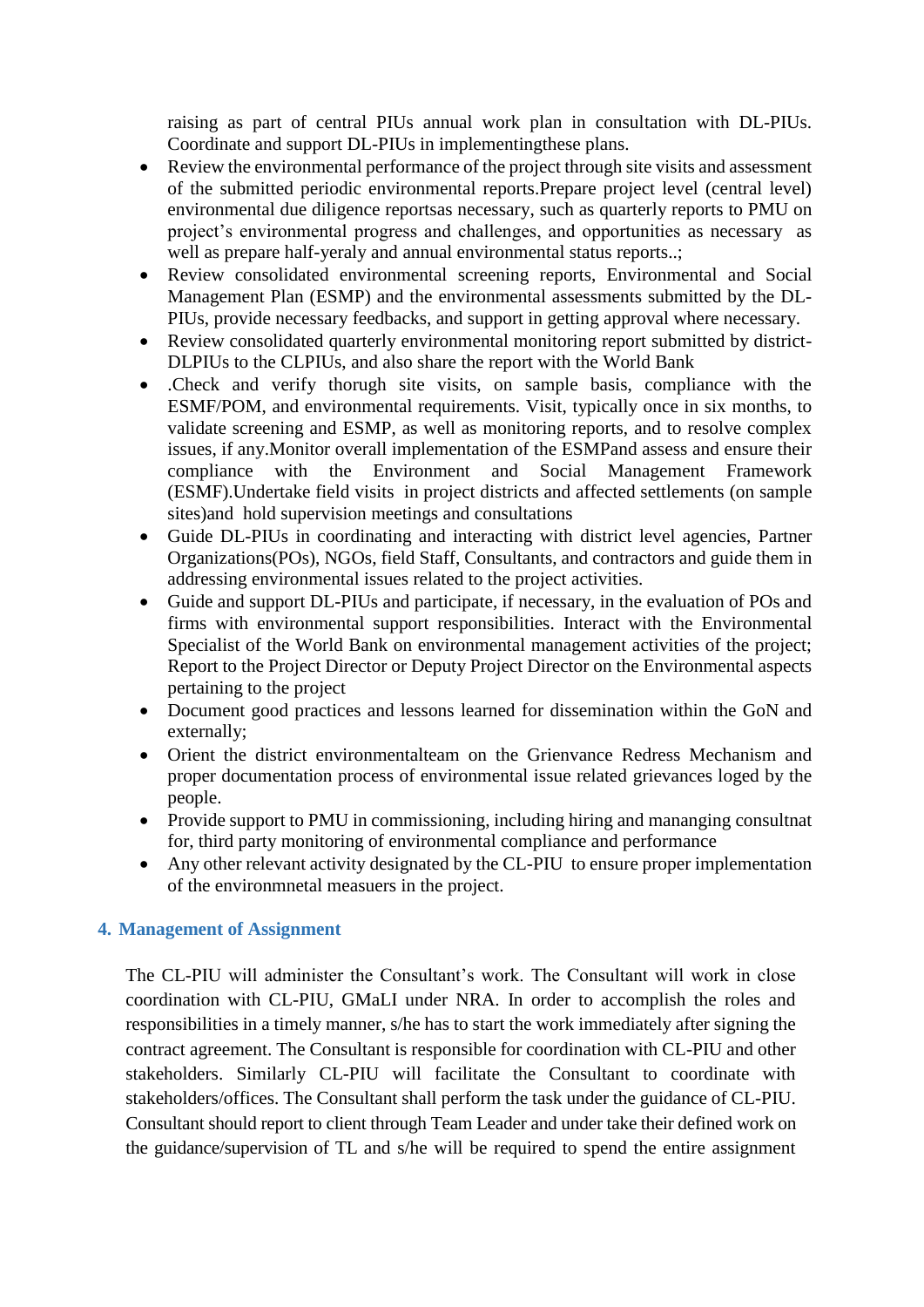period on base office, Kathmandu Nepal but with frequent visit to field as per the requirement.

## **5. Selection of the Consultant**

A Consultant will be selected in accordance with "The World Bank's Procurement Regulations for IPF Borrowers: Procurement in Investment Project Financing Goods, Works, Non-Consulting and Consulting Services, July 2016 (Revised November 2017), Section VII: Approved Selection Methods Consulting Services/ Para 7.36 & 7.37: Open Competitive Selection of Individual Consultants".

# **6. Duration of Assignment**

The Consultant will provide his/her inputs on a full time up to August 16, 2021. The Consultant will be based in Kathmandu with frequent visits to sites outside Kathmandu.

# **7. Payment to Consultant**

Payments toward monthly remuneration will be made based on the time sheet supported by progress reports. The out of pocket expenses shall be paid after completion of said task and upon submission of bills or invoices and said reports. In case of air travel, the price of air ticket shall be reimbursed upon submission of air ticket and boarding pass.

# **8. Office Space, Equipment and other Logistic Support**

The office space, equipment and other relevant facilities shall be provided by CL-PIU as per the contract agreement. The CL-PIU office will assist in obtaining all available reports, materials and data necessary and facilitate the Consultant for access to stakeholders/offices for the efficient execution of the assignment.

# **9. Minimum Qualification Requirements**

- Minimum Master's degree in Environmental Science or Environmental Engineering or Environmental Management with minimum 10 years of general experience;
- Minimum 5 years of specific experience in environmental management, environmental assessment, environmental monitoring/ evaluation at project level preferably in restoration and reconstruction projects;
- Previous professional work experience in the project districts or in disater response activities or earthquake affecetd areas and work in the World Bank/ADB assisted projects shall be considered favorably.
- Proficiency in computer skills including experience of MS Word, Excel, Project, and GIS.
- Professional training on safeguard, disaster and rehabilitation will also be an additional advantage.